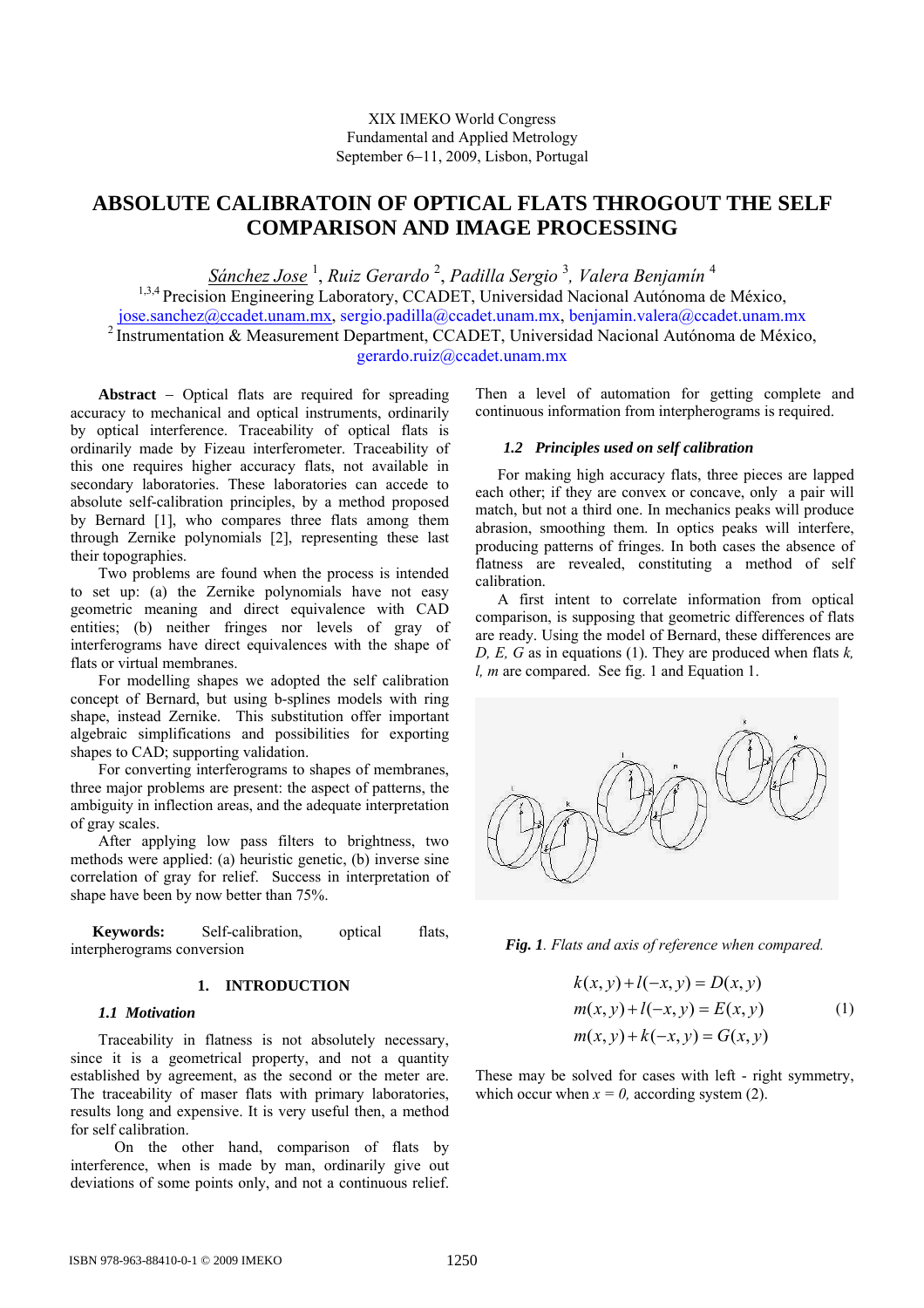$$
m(x, y) = \frac{-D(x, y) + E(x, y) + G(x, y)}{2}
$$
  
\n
$$
l(x, y) = \frac{D(x, y) + E(x, y) - G(x, y)}{2}
$$
 (2)  
\n
$$
k(x, y) = \frac{D(x, y) - E(x, y) + G(x, y)}{2}
$$

But for regions  $x \neq 0$ , equations (2) are not valid since  $D(x, y) \neq D(-x, y)$ ; and so for *E*, *G*.

For translating the true values obtained along the axis *Y*, Bernard rotates the *m* flat, and compared again with *l*, obtaining a new interpherogram *F*:

$$
m(x, y)_{ROT\phi} + l(-x, y) = F(x, y)
$$
 (3)

From here after, the shape of the line along axis *Y ROT*<sup>*n*</sup> of *m* is spread to *l, k,* which once again the information is feedbacked to other region of *m*. To perform the comparison Zernike polynomials are normally adopted.

Although Zernike offers useful information for optical applications, geometrical polynomials look friendlier for dimensional metrology, for mechanical correction, or for simulation.

### **2. MODELLING WITH B-SPLINES**

The simplest case of a b-spline is a Bezier curve which is shaped by *Vi* vertexes, throughout blending functions *Bi, n*, along a parameter  $u: 0 \le u \le 1$ , as describe by (4) [3].

*n*

$$
p(u) = \sum_{i=0} V_i B_{i,n}(u) \qquad (4)
$$

#### *2.1 Useful characteristics of b-splines*

Geometric and algebraic symmetry is possible to perform when vertexes are arranged inversely as (5).

$$
p(1-u) = \sum_{i=n}^{0} V_i B_{i,n}(1-u)
$$
 (5)

 If values of vectors *Vi* are changed in sign or in the order, we get mirror or symmetrical curves. Those characteristics of symmetry may be used to establish correlations with geometrical and algebraic meaning at once.

Keeping their characteristics of symmetry, the polynomials may be transformed into b-splines  $2<sup>nd</sup>$  degree as represented in (6).

$$
p(u_i) = \begin{bmatrix} \frac{(1 - u_i)^2}{2} & \frac{1 + 2u_i - 2u_i^2}{2} & \frac{u_i^2}{2} \end{bmatrix} \begin{bmatrix} V_{i-1} \\ V_i \\ V_{i+1} \end{bmatrix}
$$
 (6)

If the curve has five or more vertex, and the last two final vertexes  $Vi$ ,  $Vi+1$ , coincide with the first and second ones, the curve is closed and continuous. The location of vertexes may be periodic as in regular polygons. For twelve or more vertexes, the curve is closer to the circle. In this assumption of location, the only free parameters will be the high of *Vi*, named *Zi*.

 For describing thin rings as surfaces, two sets of vertex will describe them with the equation (7).

$$
p(u_i) = \begin{bmatrix} \frac{(1 - u_i)^2}{2} & \frac{1 + 2u_i - 2u_i^2}{2} & \frac{u_i^2}{2} \\ & & \frac{V_{i-1}}{2} & \frac{W_{i-1}}{W_i} \\ V_i & W_i & V_{i+1} \end{bmatrix} \begin{bmatrix} 1 - v \\ v \end{bmatrix}
$$
 (7)

For representing the ring in a rotated position, only one operation of rotation is required. If rotation coincides with frequency of polygons, it may be made by changing the order *i* of vertexes.

Concentric rings modelled with (7) may model all flats. But collection of concentric rings modelled as wires with (6), may also be edited by CAD commands, to configure entire flats or membranes. This last procedure was adopted.

#### *2.2. Applying b-splines to the process*

The *u* variable in (6) will vary with  $\varnothing$  in steps, for each segment of polygon of *n* vertex.

The correlation of flats with rings shape is done with (8), where we have won polar symmetry:

$$
k(\theta) + l(-\theta) = D(\theta)
$$
  
\n
$$
m(\theta) + l(-\theta) = E(\theta)
$$
 (8)  
\n
$$
m(\theta) + k(-\theta) = G(\theta)
$$
  
\n
$$
m(-\theta - \phi) + l(\theta) = F(\theta)
$$

Since the high of curves and their vertexes have linear relation, the equation (8) may be written as (9) if  $\varnothing$  coincide with a step of the polygon.

$$
Zl(i) + Zk(N + 1 - i) = ZD(i)
$$
  
\n
$$
Zm(i) + Zl(N + 1 - i) = ZE(i)
$$
 (9)  
\n
$$
Zm(i) + Zk(N + 1 - i) = ZG(i)
$$
  
\n
$$
Zl(i) + Zm(N - i) = ZF(i)
$$

Where all unknown parameters are the high *Z* of vertexes:  $Zl(i)$ ,  $Zm(i)$ ,  $Zk(i)$ :  $i=1$  to n.

Solution of (9) may be done with the recurrence (10):

$$
Zm(1) = \frac{ZG(1) - ZD(1) + ZE(1)}{2}
$$
  
\n $i = 1, \rightarrow n/2 - 1$   
\n
$$
Zm(n - i + 1) = ZG(i) - ZD(i) + ZE(i) - Zm(i)
$$
  
\n
$$
Zm(i + 1) = ZG(n - i + 1) - ZD(n - i + 1) + ZF(n - i + 1) - Zm(n - i + 1)
$$
  
\nnext *i* (10)

#### *2.1 Results of modelling and simulation*

 Figure 1 represents the process of comparing virtual membranes and their solution when modelled with rings. The *D* membrane is inverted top-down for comparison. Note that transportation to CAD is done directly, supporting validation.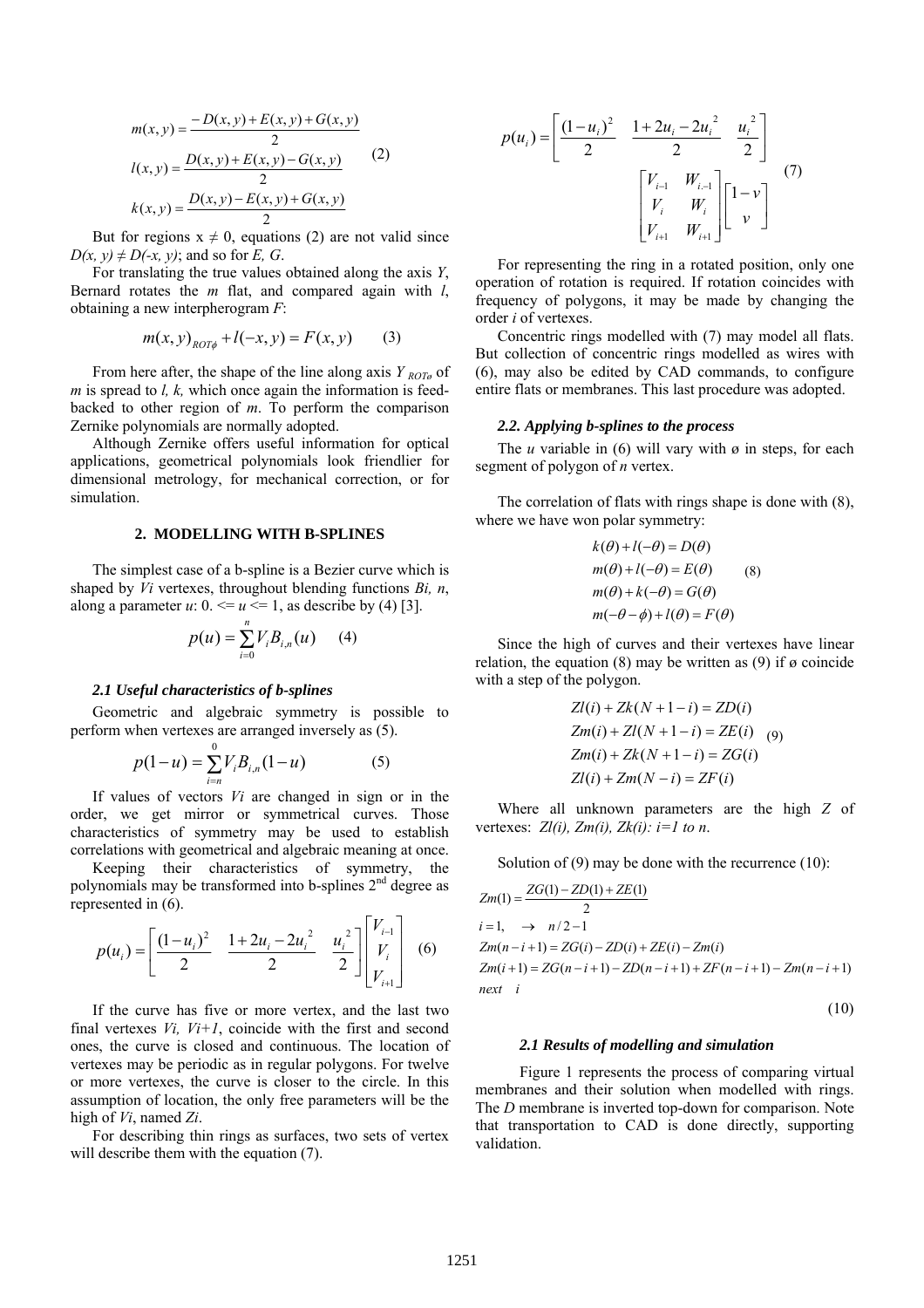

Fig. 1. Testing the process. The right yellow line represents the first equation of loop (10); the left represents the second one.

## **3. OBTAINING VIRTUAL MEMBRANES FROM INTERFEROGRAMS**

The virtual membranes to be compared with  $(1)$ ,  $(8)$ ,  $(9)$ are not ready from the interpherometer. Some properties of fringes may be used to obtain them: curvature, distribution, levels of gray, and their likelihood with synthetic ones.

#### *3.1 Pre-processing*.

A general process able to interpret any interpherogram, must be immune to noise, variations on brightness, echoes, second reflections, islands and discontinuities of fringes.

 Cameras used to catch natural scenario convert the power of light, ordinarily from 10 to 100 k lux, to 255 levels. On the other hand, the periodicity of fringes lets assume that shadows must follow sine distribution. Processors for normalizing the brightness were developed.

Although flats to be calibrated and models for comparison have circular aspect, pre-processing is easier to do on rectangular patterns than on circular. Processors for bidirectional mapping from circular to rectangular were developed. Real interpherograms have echoes and small islands of noise; low pass filters to eliminate them were developed.

Figure 2 shows a sequence of pre-processing. Principles of filtering applied to last image are both: sine variation with location, and global sine distribution of gray on histograms.

Spurious shades on last picture derive from discontinuities of fringes or islands; and they were included to show the range of difficulties that appear when an automated process of images is intended to set up.



Fig. 2. Sequence where image are colour converted, scaled, squared, and sine gray filtered.

#### *3.1 Searching the shape with genetic algorithms.*

After interpherograms have been filtered, some techniques for comparing them with synthetic ones may be applied.

The goodness of likelihood was established as:

$$
Good = \frac{1}{Wide*High} \sum_{\substack{j=1 \ i \neq j}}^{High} (255 - |brreal(i,j) - brsynt(i,j)|)
$$
\n(11)

# Where:

*brreal(i, j)* is the brightness of pixel *i, j*, corresponding to real image, from 0 to 255.

*brsynt(i, j)* is the brightness of pixel *i, j*, corresponding to synthetic image.

*i, j* are the sub indices corresponding to location of each pixel in the array.

 Following genetic techniques, a population of two hundred b-splines (meshes with 49\*49 knots) was modified along many hundred of generations.

If Goodness reaches 190, the convergence becomes faster, reaching  $220 - 250$ . When Goodness of a mesh is near to 200, it looks as the second in fig. 3.

It is important to appoint that linear variations of shape produce periodic variations on the pattern; then the matting between good individuals but different among them has not sense. In this application of genetic techniques, the evolution produced better results than the mating.